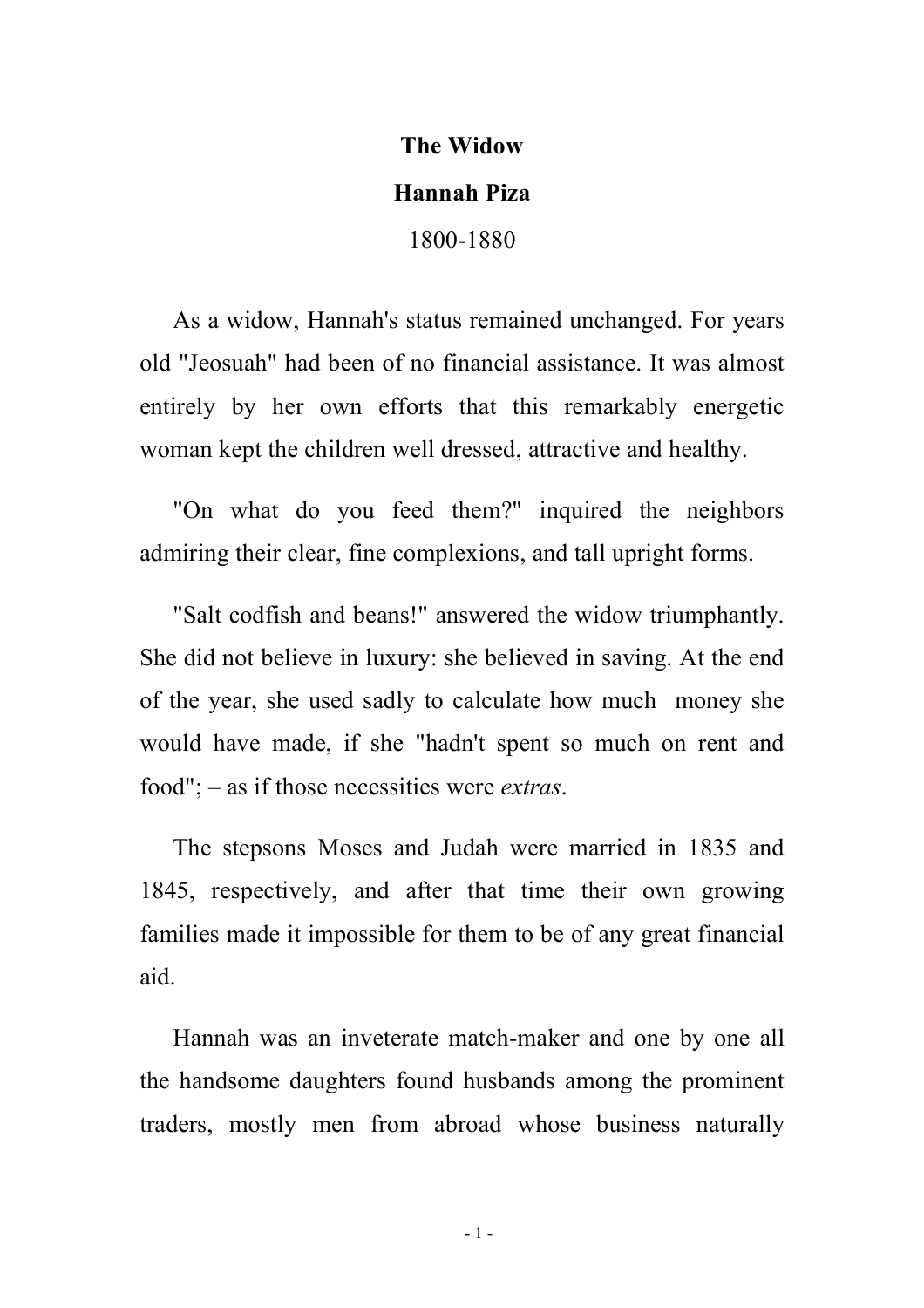brought them to St. Thomas. It was commonly said that all the best *partis* went to the Piza girls.

Achy Piza was the youngest, and her mother's favorite child. In the year 1860, when the sons and all the other daughters were married, Achy became engaged at the age of twenty-two to Solomon Delvalle, twenty-five, a very promising young business man of St. Thomas. Hannah fretted that she could not give this pearl of daughters such a wedding-present as she felt she deserved.

On Saturday morning, while the old lady was taking a bath, a servant knocked at the door to tell her that a diver was there who had brought up from the bottom of the sea something that he was eager to show to his old customer at once, before taking it to anyone else.

"Hand it to me through the door", said the Widow Piza. Wrapping herself in a towel, and reaching out a bare arm for the packet, she examined it and found it contained a most beautiful diamond pendant. The stone was cut heart-shaped, and while no metal showed from the front, it was mounted in gold, with delicate filigree doors at the back which could be opened to clean the large white stone. The heart hung from a graceful diamond bow-knot, which was suspended from a slender golden chain.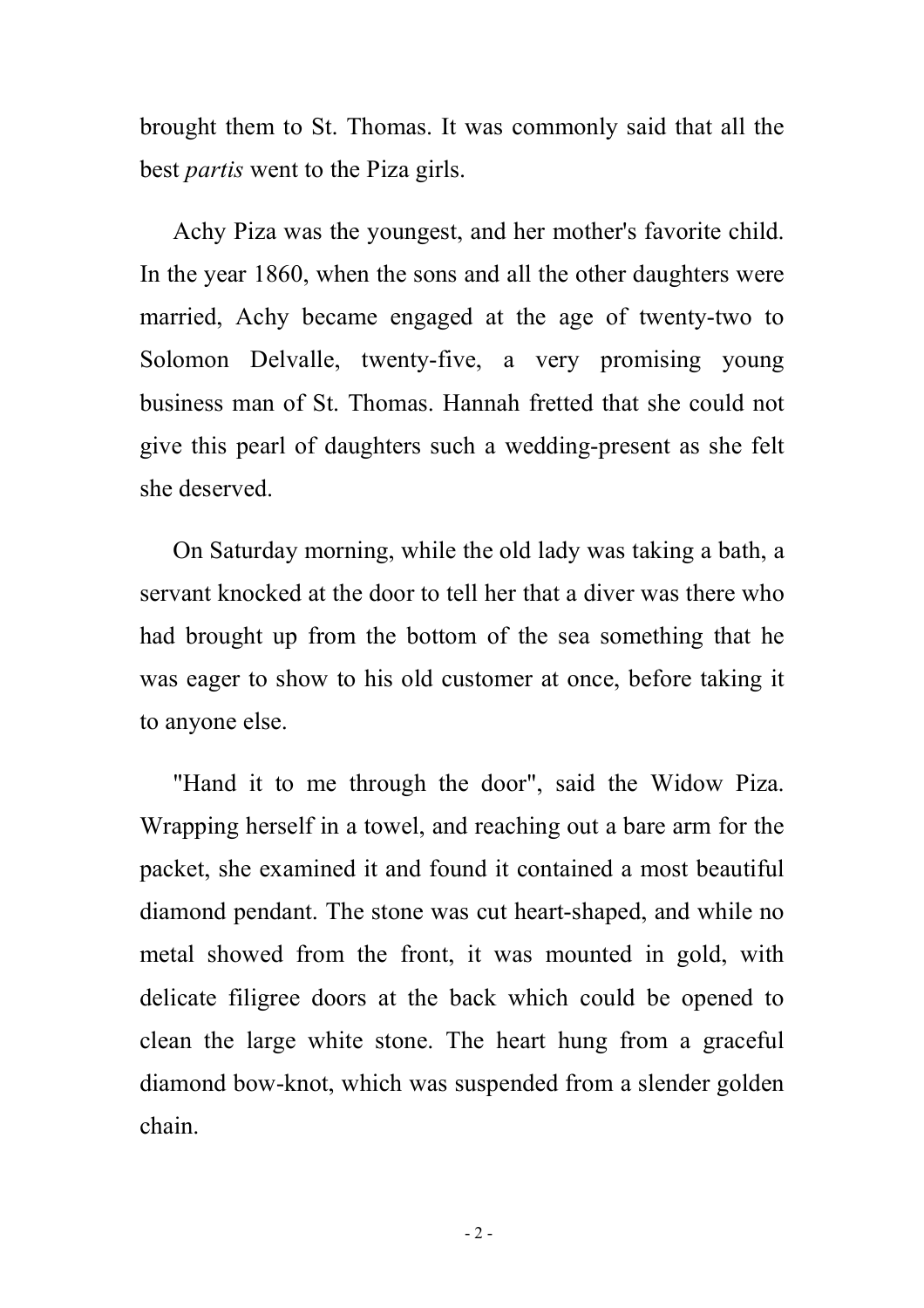Hannah's heart beat faster. Here was a jewel indeed worthy of Rachel, her pearl of daughters, so pious, so devoted. But she controlled the eagerness in her voice:

"How much?" she inquired of the owner, on the opposite side of the door.

"That's something very fine, Mistress. I ought to get \$300.00 for that!"

"Three hundred! Nothing of the sort", said Hannah, not forgetting to be a good business woman, even in her eagerness. "I'll give you \$200.00 in cash right now. Take it or leave it."

The diver took it, and Hannah became the joyful possessor of the beautiful Italian Jewel, rescued from the depths. She could scarcely wait until Rachel came home from synagogue to give it to her.

Achy examined it admiringly, and then gazed at her mother in thoughtful silence.

"Mamma, when did you buy this?" at length she asked.

Her mother flushed: "Today."

"Today! On the *Sabbath!*" Achy's righteous indignation knew no bounds. She absolutely refused to accept the sinfully acquired gift. The doting mother begged and pleaded, but it was hours before the pious daughter consented – not to *accept* it – that she would never do – but to *receive it in trust* for the first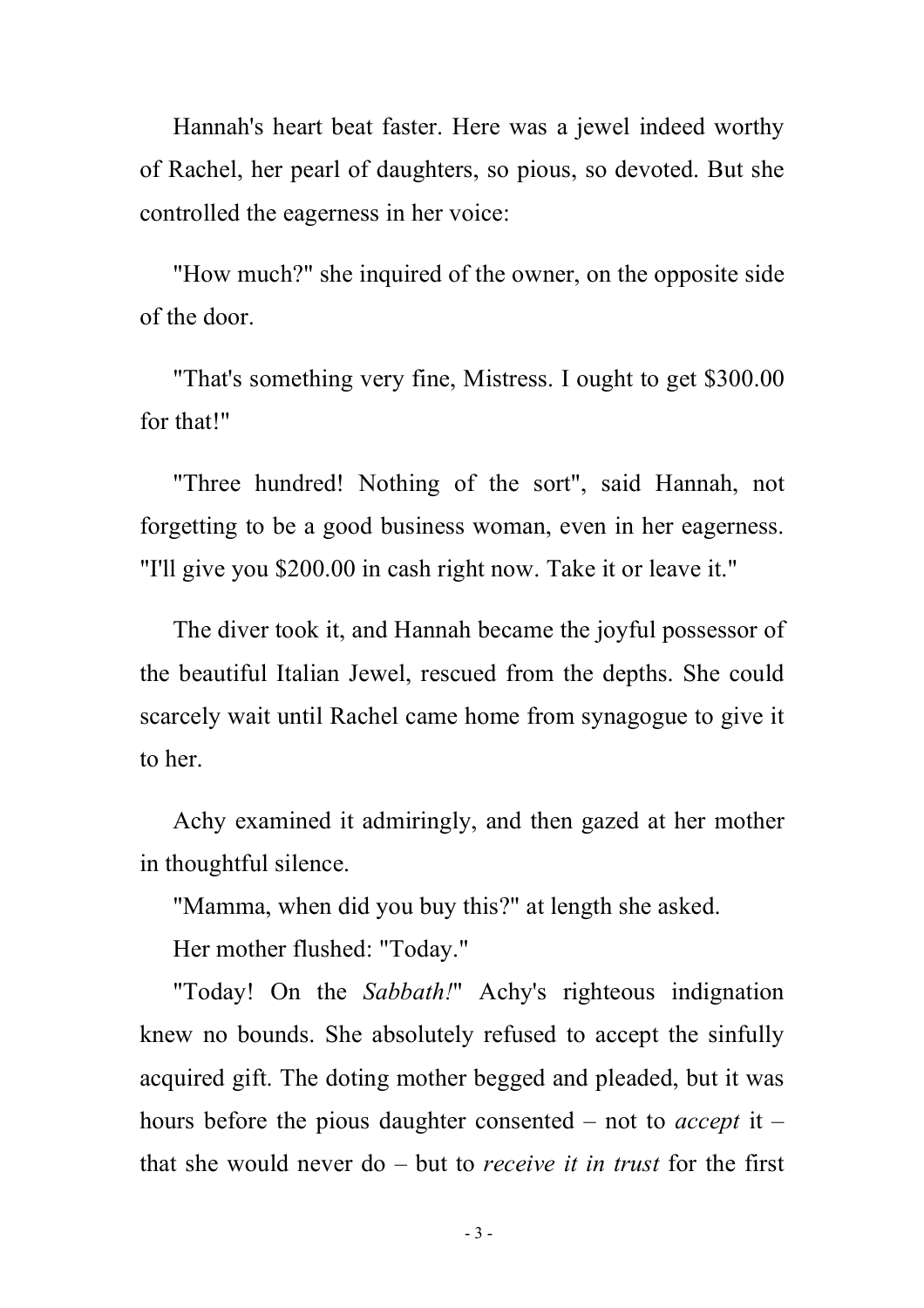daughter she should bear. She also required that her mother give to charity an amount similar to that which she had spend on the trinket.

(Achy did give the pendant to her daughter Judith, but frequently wore it herself.)

The Widow Piza really enjoyed being in business, and long after it was necessary for her to work, for her sons *were* successful, and her sons-in-law generous, we find her still at it. Ben and Aaron Luria, the husbands of her daughters Rebecca and Leah, would send her great chests containing samples of merchandise from Hamburg, thinking she might be able to utilize the fineries for herself. But the temptation to make a bargain was too strong for her, and nothing that could be sold would she keep. She gave directions to sewing women to make the silks, laces and fine materials into garments which she sold most advantageously. She was paralyzed for the last ten years of her life, but her indomitable spirit was as lively as yore. We must picture her beautifully dressed in a silken peignoir, a crisp lace cap on her head, seated in a rocking chair with a long table drawn up in front of her. On it are her wares. Nor does she allow her reputation as a splendid cook to languish: frequently she has the coal-pot brought in, placed close beside her rocker. In it she makes *"fungi"*, more delicious than anyone else, and a guava soup that has no rival.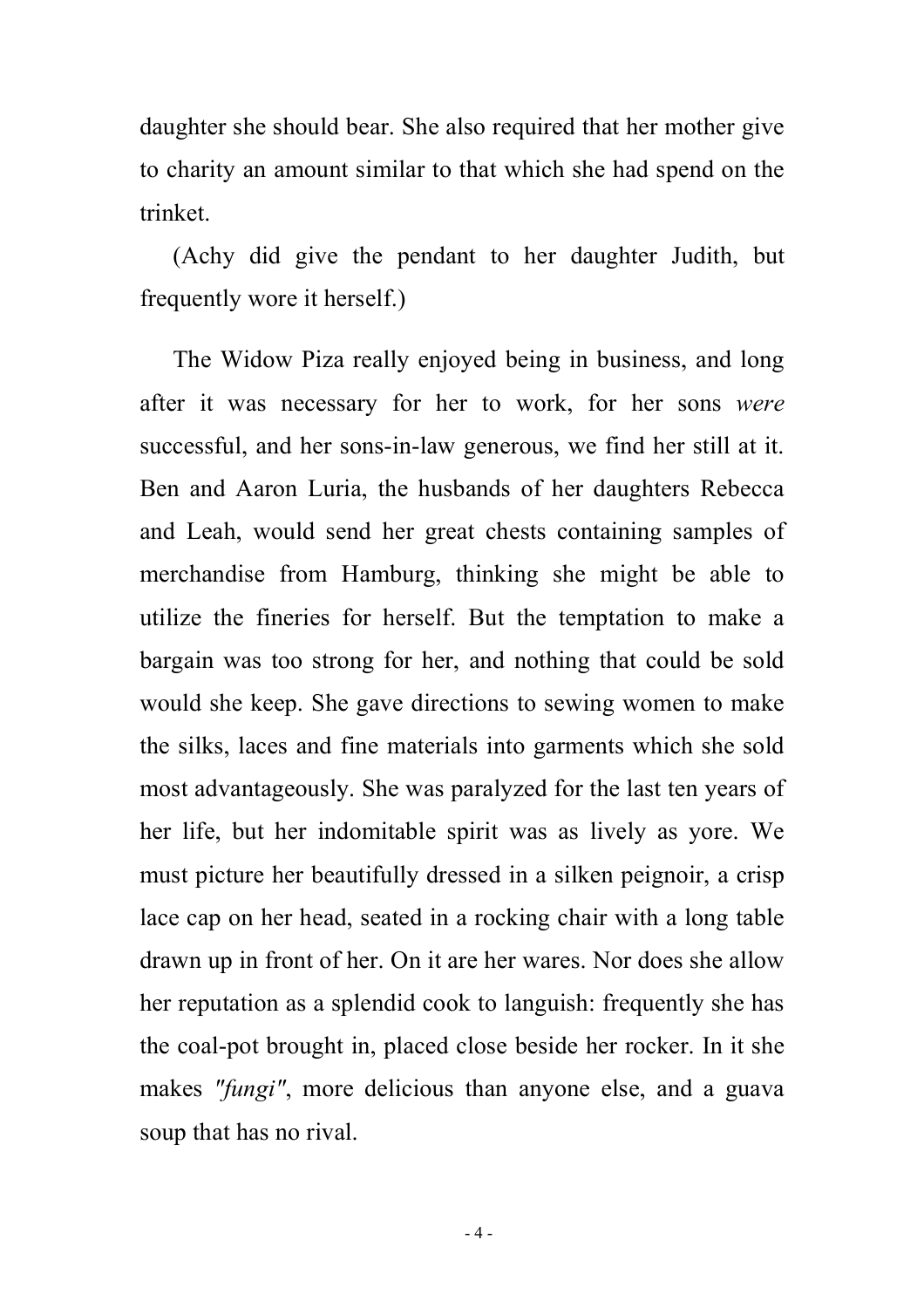The two sons of Joshua Piza by his first marriage, and the nine children by the third alliance, were practically of different generations. Moses, the eldest son, was only eleven years younger than his stepmother. In 1835, the year he married Rebecca Lopez-Fonseca, his father and stepmother became the parents of Leah. Moses' first daughter, Bienvenida, was born a year later, but before his second child was born eighteen months after that, the older couple had produced Rachel, preceding their grandchild by one month. Hannah's nine children were a much livelier clan than the sons of the Dutch mother. In the superiority and conceit of their greater number, they used arrogantly to refer to the older branch the 'half-Pizas'. But their mother was too fair to allow that: "Half-Pizas, indeed!" She stormed. "They are the *real* Pizas. If there are any 'half-Pizas' it's you!" There could have been no jealousy in her nature, for she named her second daughter 'Bienvenida' after her husband's first wife.

Probably it was on account of the closeness of age of uncles and nieces growing up as one generation, that the marriage of Hannah's son 'Sampi' with her step-grand-daughter 'Rache' (second daughter of Moses & Rebecca) came about. They went by the Bible, and in that book the marriage of uncle and niece is nowhere expressly forbidden – (as is the union of aunt and nephew). Eugenics was an unknown science, and the idea that consanguinity was a bar to marriage never occurred to them. So these two were wedded. It was eighteen years after the minister's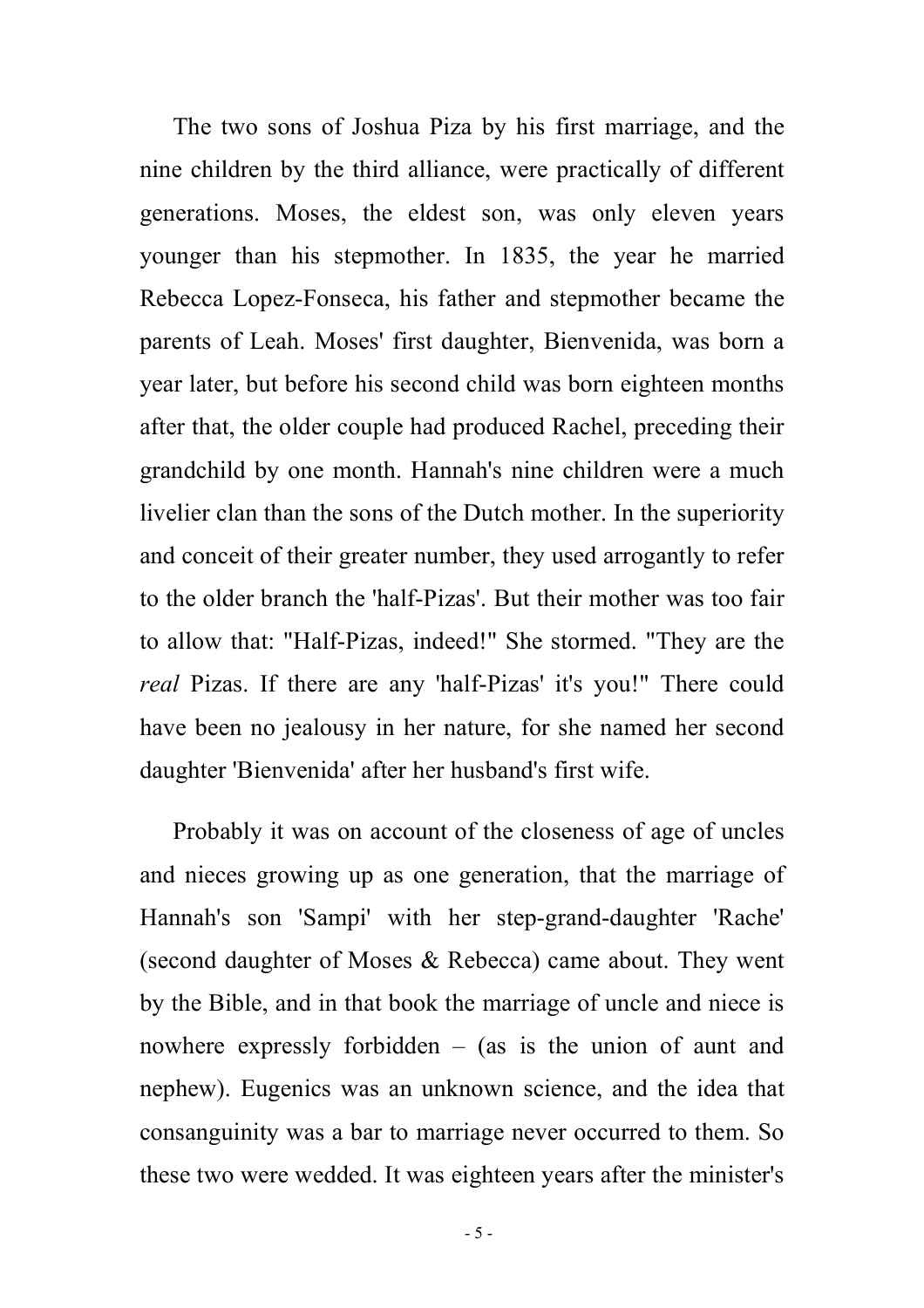death, but surely he would have made no objection, for years before he had not protested when his wife made the match between their eldest – and most beautiful – daughter Judith, and Hannah's brother Judah. After all, the number of people considered eligible as mates for their priestly breed was decidedly limited. The government circle was Danish, foreign, Christian. It was fear of this set that made the Pizas so anxious for the safety of the all too attractive Judith that they thrust her, unwilling, into the arms of her middle-aged uncle. The "natives" were blacks. The Jewish residents who lived in *Longpart*, 'poor Bukra', were common, ordinary; in short not to be considered. It was among the visiting Jewish merchants who came to St. Thomas to trade, that several of the sons-in-law were selected. But among the foreigners, those of German *'Tedesco'* origin were looked down upon as not noble enough for distinguished *'Sephardim'* to wed. However, an exception was made in favor of Herman Meyer when he wanted to marry Sarah – for he was such a good match that no sensible parent could object. The young Luria men who were with him in business, though Germans, were Sephardic, and eligible for Rebecca and Leah. Henry Mendes Belisario was welcomed as the first husband of Esther. Hannah, inveterate match-maker, boasted that she had married her nine children ten times. When they were all married and scattered over the globe, Achy (Mrs. Solomon Delvalle), always her mother's favorite, and most devoted child, though